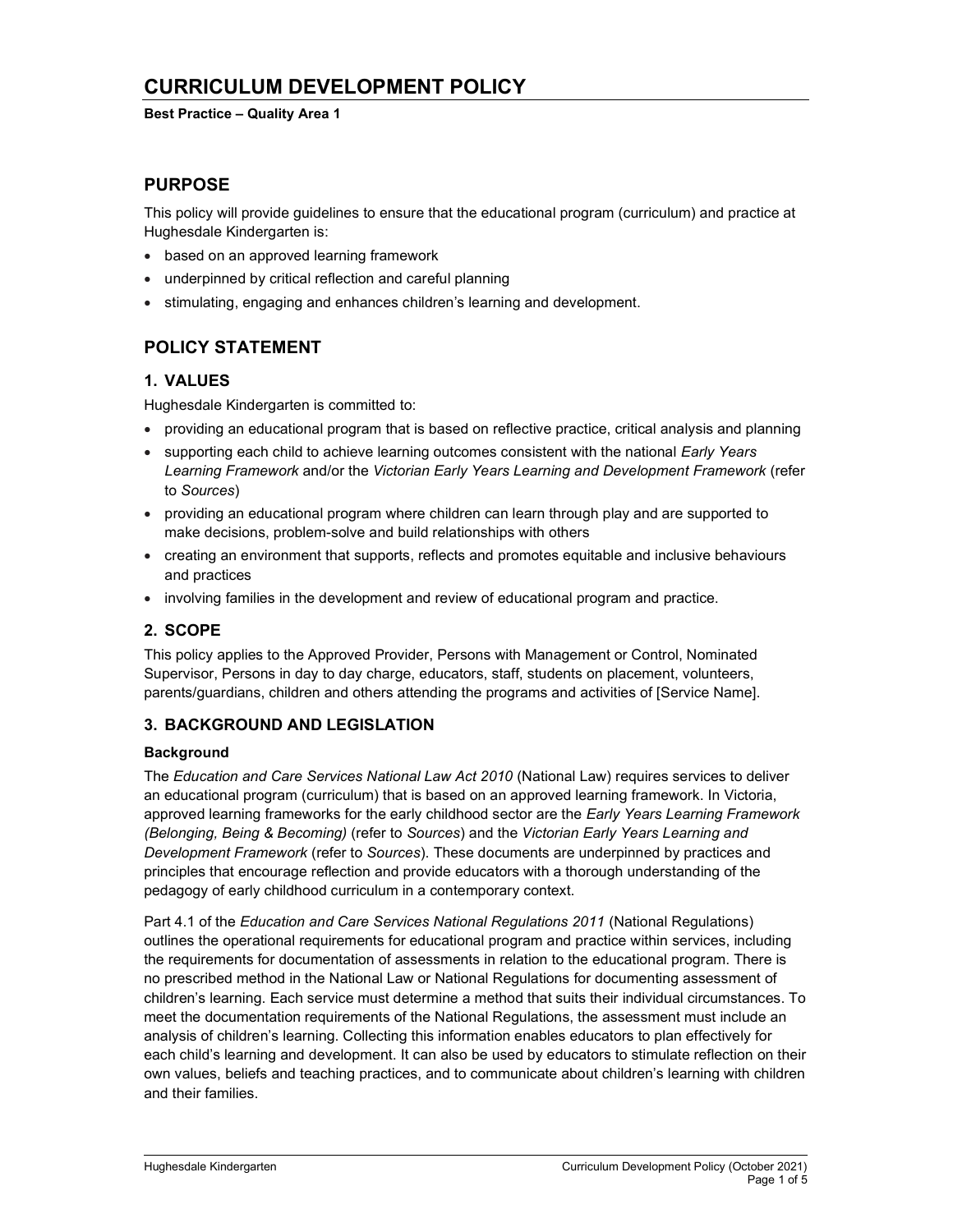The National Regulations require the appointment of an Educational Leader to lead the development and implementation of the educational program (or curriculum) at the service (Regulation 118). This person will have suitable qualifications and experience, as well as a thorough understanding of the Early Years Learning Framework and/or the Victorian Early Years Learning and Development Framework, enabling them to guide other educators in planning and reflection, and to mentor colleagues in implementation practices (Guide to the Education and Care Services National Law and the Education and Care Services National Regulations, p85 – refer to Sources).

The National Quality Standard is linked to the approved learning frameworks. Quality Area 1: Educational Program and Practice focuses on "enhancing children's learning and development through the:

- pedagogical practices of educators and co-ordinators
- development of programs that promote children's learning across five learning outcomes" (Guide to the National Quality Standard – refer to Sources).

The educational program must also be underpinned by the service's philosophy.

### Legislation and standards

Relevant legislation and standards include but are not limited to:

- Education and Care Services National Law Act 2010: Sections 168, 301(3)(d), 323
- Education and Care Services National Regulations 2011: Regulations 73–76, 118, 148
- National Quality Standard, Quality Area 1: Educational Program and Practice
	- $-$  Standard 1.1: The educational program enhances each child's learning and development
	- Standard 1.2: Educators facilitate and extend each child's learning and development

### 4. DEFINITIONS

The terms defined in this section relate specifically to this policy. For commonly used terms e.g. Approved Provider, Nominated Supervisor, Regulatory Authority etc. refer to the General Definitions section of this manual.

Approved learning framework: A document that outlines practices that educators and co-ordinators must use to support and promote children's learning. The Early Years Learning Framework (Belonging, Being & Becoming) and the Victorian Early Years Learning and Development Framework are approved learning frameworks for use in Victoria (refer to Sources).

Critical reflection: Reflective practices that focus on implications for equity and social justice (Early Years Learning Framework - refer to Sources).

Curriculum: All interactions, experiences, activities, routines and events, planned and unplanned, that occur in an environment designed to foster children's learning and development (Early Years Learning Framework– refer to Sources; adapted from Te Whariki).

Each child: A phrase used in the National Quality Standard when an individualised approach is warranted and educators are required to modify their response to meet the needs of an individual child. An example is 'each child's current knowledge, ideas, culture and interests provide the foundation for the program'.

Educational Leader: The Approved Provider of an education and care service must designate, in writing, a suitably qualified and experienced educator, co-ordinator or other individual to lead the development and implementation of educational programs at the service (Regulation 118). This person must have a thorough understanding of the Early Years Learning Framework (or other approved learning framework), be able to guide other educators in their planning and reflection, and mentor colleagues in the implementation of their practice.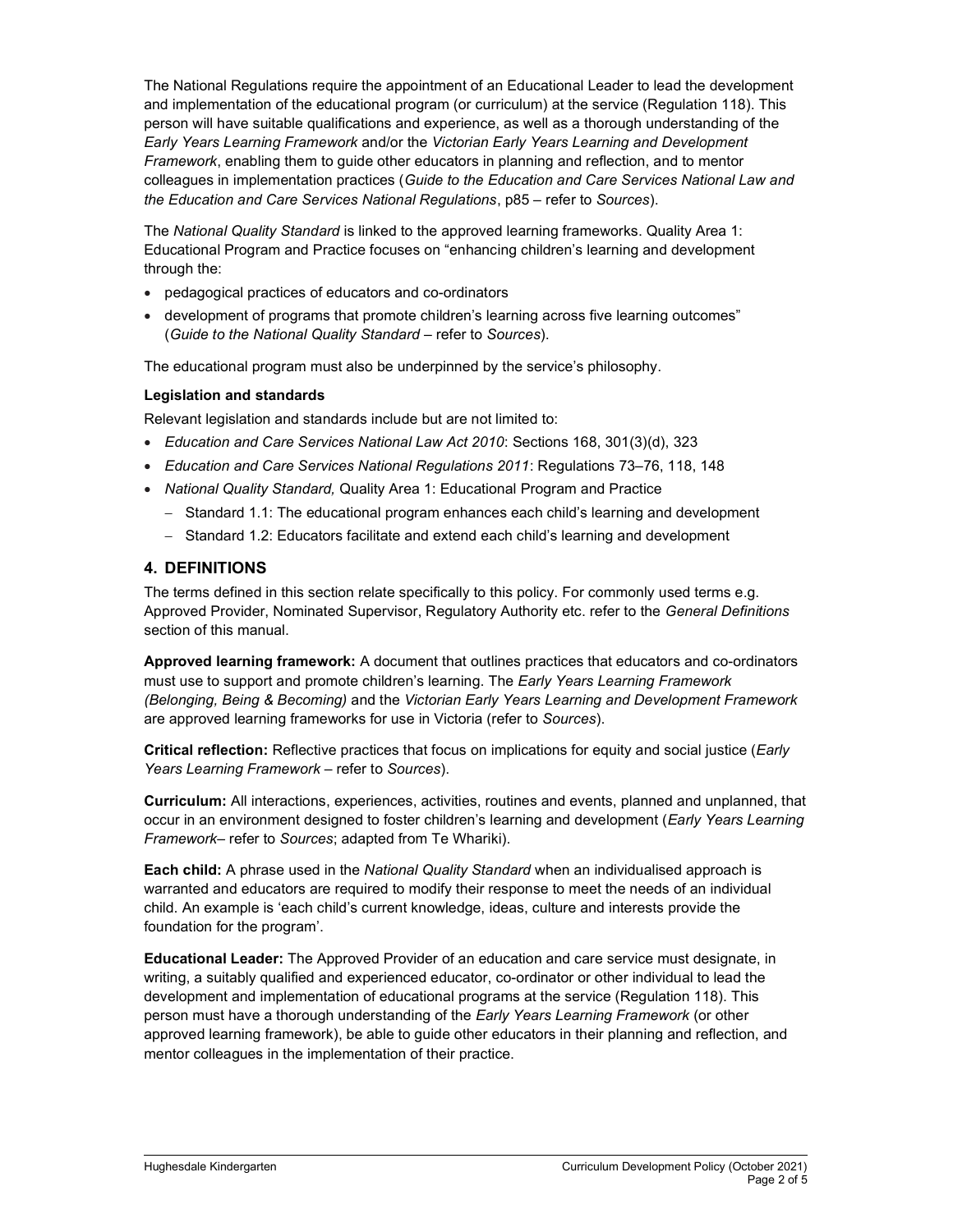Learning: A natural process of exploration that children engage in from birth, as they expand their intellectual, physical, social, emotional and creative capacities. Early learning is closely linked to early development.

Learning framework: Refer to approved learning framework above.

Learning outcome: A skill, knowledge or disposition that educators can actively promote in early childhood settings, in collaboration with children and families.

Learning relationships: Relationships that further children's learning and development. Both adult and child have intent to learn from one another.

Play-based learning: A context for learning through which children organise and make sense of their social world as they engage actively with people, objects and representations.

# 5. SOURCES AND RELATED POLICIES

#### Sources

- Belonging, Being & Becoming The Early Years Learning Framework for Australia: http://education.gov.au/early-years-learning-framework
- Educators' Guide to the Early Years Learning Framework for Australia: http://education.gov.au/early-years-learning-framework
- Guide to the Education and Care Services National Law and the Education and Care Services National Regulations 2011, ACECQA: www.acecqa.gov.au
- Guide to the National Quality Standard, ACECQA: www.acecqa.gov.au
- National Quality Standard Professional Learning Program: www.earlychildhoodaustralia.org.au/nqsplp
- Victorian Early Years Learning and Development Framework Resources for Professionals: https://www.education.vic.gov.au/childhood/professionals/learning/Pages/veyldf.aspx
- Marrung Aboriginal Education Plan 2016 2026 https://www.education.vic.gov.au/about/programs/Pages/marrung.aspx

#### Service policies

- Code of Conduct Policy
- Environmental Sustainability Policy
- Inclusion and Equity Policy
- Interactions with Children Policy
- Nutrition and Active Play Policy
- Participation of Volunteers and Students Policy
- Road Safety and Safe Transport Policy
- Sun Protection Policy
- Supervision of Children Policy
- Water Safety Policy

# PROCEDURES

#### The Approved Provider and persons with management or control are responsible for:

- ensuring that the educational program is stimulating and engaging, enhances children's learning and development, and is based on an approved learning framework (refer to Definitions) (Section 168)
- ensuring the developmental needs, interests and experiences, and the individual differences of each child are accommodated in the educational program (Section 168) (refer to *Inclusion and* Equity Policy)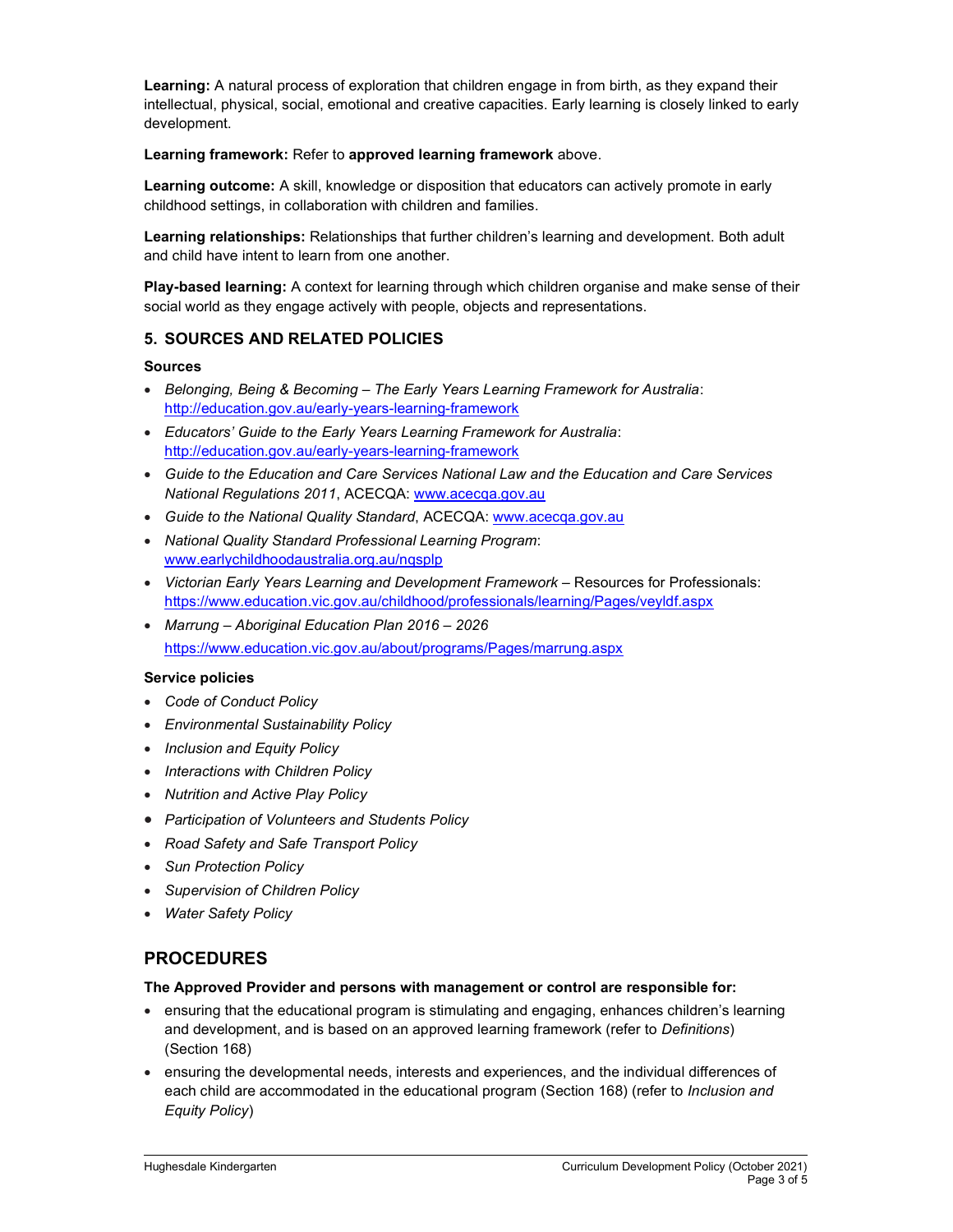- ensuring the educational program contributes to each child:
	- developing a strong sense of identity
	- being connected with, and contributing to, his or her world
	- having a strong sense of wellbeing
	- being a confident and involved learner
	- being an effective communicator (Regulation 73)
- designating a suitably qualified and experienced Educational Leader to direct the development and implementation of educational programs at the service (Regulation 118)
- ensuring the staff record includes the name of the Educational Leader at the service (Regulation 148)
- ensuring that the service's philosophy guides educational program and practice
- ensuring that assessments of the child's developmental needs, interests, experiences and participation in the educational program are documented (Regulation 74(1)(a)(i))
- ensuring that assessments of the child's progress against the outcomes of the educational program are documented (Regulation 74(1)(a)(ii))
- ensuring documentation of assessments includes reflection on the period of time the child is at the service, and how documented information will be used by educators at the service (Regulation 74(2)(a)(i)&(ii))
- ensuring documentation is written in plain language and is easy to understand by both educators and parents/guardians (Regulation 74(2)(b))
- ensuring a copy of the educational program is displayed at the service and accessible to parents/guardians (Regulation 75)
- ensuring that parents/guardians are provided with information about the content and implementation of the educational program, their child's participation in the program and documentation relating to assessments or evaluations of their child (Regulation 76)
- developing and evaluating the educational program in collaboration with the Nominated Supervisor, educators, children and families.

#### The Nominated Supervisor and Persons in Day to Day Charge are responsible for:

- ensuring that the educational program is stimulating and engaging, enhances children's learning and development, and is based on an approved learning framework (refer to Definitions) (Section 168)
- ensuring the developmental needs, interests and experiences, and the individual differences of each child are accommodated in the educational program (Section 168) (refer to Inclusion and Equity Policy)
- displaying a copy of the educational program at the service in a location accessible to parents/guardians
- ensuring that each child's learning and development is assessed as part of an ongoing cycle of planning, documentation and evaluation
- ensuring that there is a record of learning and development for each child, and that it is updated and maintained on an ongoing basis
- developing and evaluating the educational program in collaboration with the Approved Provider, educators, children and families
- ensuring regular communication is established between the service and parents/guardians in relation to their child's learning and development.

#### Educators and other staff are responsible for:

 delivering an educational program that is stimulating and engaging, enhances children's learning and development, and is based on an approved learning framework (refer to Definitions)